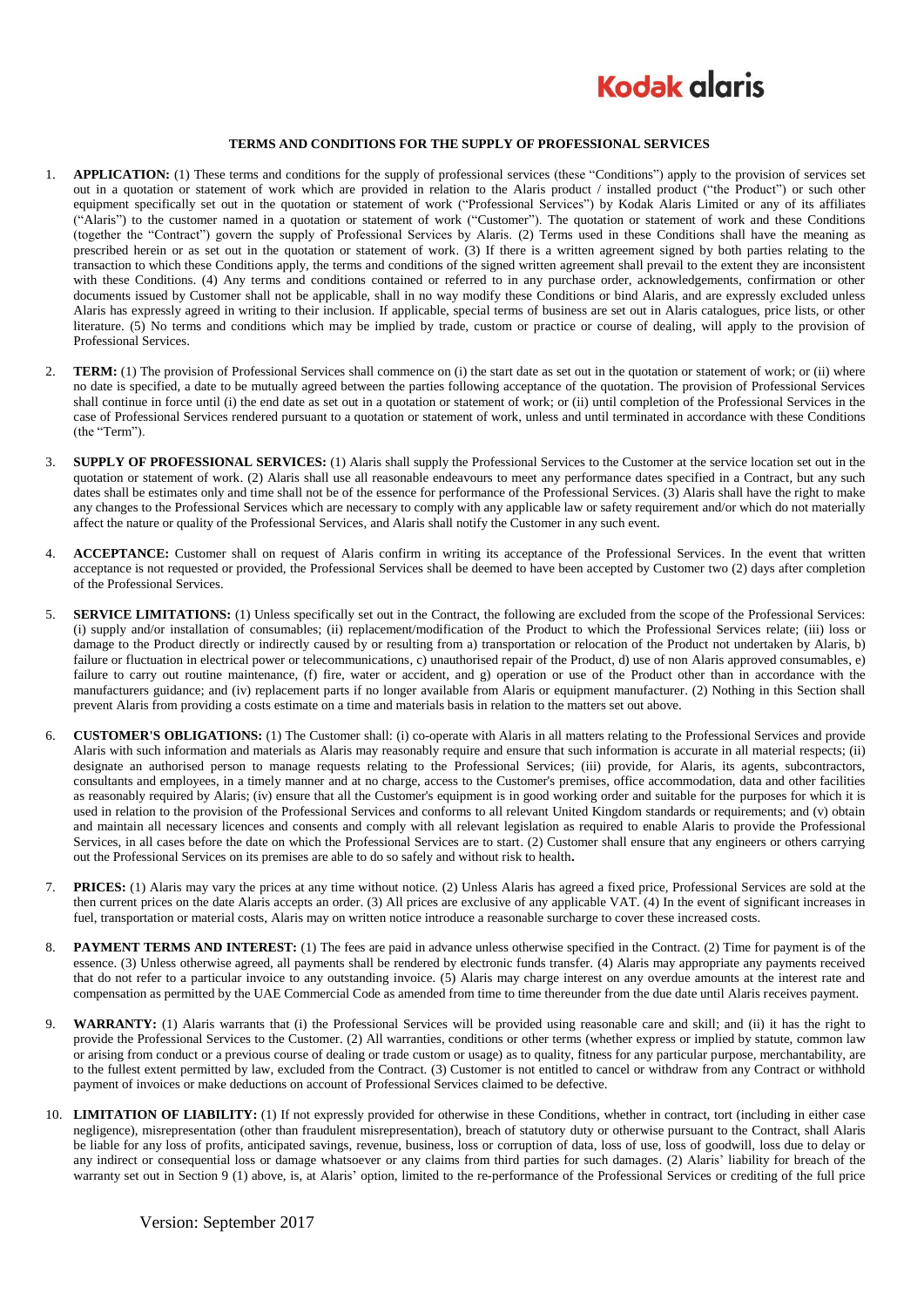## **Kodak glgris**

paid for the Professional Services that directly gave rise to the claim. (3) Subject to (1) and (2), Alaris' aggregate liability for all other claims, whether in contract, tort (including in either case negligence), misrepresentation (other than fraudulent misrepresentation), breach of statutory duty or otherwise pursuant to the Contract, shall be limited to the net price paid by the Customer for the specific Professional Services giving rise to the claim in the twelve (12) months prior to the date on which the loss or damage occurred. (4) Nothing in the Contract shall be deemed to exclude or limit Alaris' liability in respect of: (i) Loss or damage caused by wilful intent or gross negligence of Alaris or Alaris' officers, employees, agents or contractors; (ii) Injuries to or death of any person, caused by Alaris or Alaris' officers, employees, agents or contractors; or (iii) any other liability which cannot be excluded by law. (5) Any claim for loss or damages, (except a claim for damages arising out of (4), must be notified to Alaris within twelve (12) months as from the date on which the damage was caused, failing which such claim is deemed to be waived.

- 11. **INTELLECTUAL PROPERTY:** All intellectual property rights, meaning all inventions, patents, registered designs, design rights, data base rights, copy rights, know-how, trademarks, trade secrets and any other intellectual property rights, and the applications for any of the same and any rights or forms of protection of a similar nature and having equivalent or similar effect to any of them which may subsist anywhere in the world ("Intellectual Property Rights") in or arising out of or in connection with the Professional Services shall be owned and retained by Alaris unless otherwise set out in the Contract.
- 12. **INDEMNIFICATION:** (1) Customer shall (i) not cause or permit any third party to cause any damage or endanger the Intellectual Property Rights of Alaris; and (ii) without prejudice to any other rights of Alaris, indemnify Alaris for any loss suffered by Alaris by reason of any use by Customer, Customer's employees, agents or customers, of Intellectual Property Rights of Alaris other than in accordance with the Contract. (2) Customer shall without prejudice to any other rights of Alaris, indemnify Alaris for any loss suffered by Alaris, howsoever arising, by reason of Customer's breach of its obligations pursuant to Section 6 above. (3) In the event of a claim, or notification of an intention to make a claim, which may reasonably be considered likely to give rise to a liability under this indemnity ("Claim"), Customer shall: (i) as soon as reasonably practicable, give written notice of the Claim to Alaris specifying the nature of the Claim in reasonable detail; and (ii) not make any admission of liability, agreement or compromise in relation to the Claim. (4) Customer shall not, except with the prior written consent of Alaris, consent to entry of any judgment or enter into any settlement that does not include as an unconditional term the giving by the claimant or plaintiff to Alaris and its affiliates a release from all liability and blame with respect to the Claim.
- 13. **SUSPENSION AND TERMINATION:** (1) If Alaris' performance of any of its obligations under the Contract is prevented or delayed by any act or omission by the Customer or failure by the Customer to perform any relevant obligation ("Customer Default"), Alaris shall, without limiting its other rights or remedies, have the right to suspend performance of the Professional Services until the Customer remedies the Customer Default, and to rely on the Customer Default to relieve it from the performance of any of its obligations to the extent the Customer Default prevents or delays Alaris' performance of any of its obligations. (2) Alaris shall not be liable for any costs or losses sustained or incurred by the Customer arising directly or indirectly from Alaris' failure or delay to perform any of its obligations as set out in the Contract; and the Customer shall reimburse Alaris on written demand for any costs or losses sustained or incurred by Alaris arising directly or indirectly from the Customer Default. (3) Where, in Alaris' reasonable opinion, equipment is no longer capable of economic repair or where parts are no longer available, such equipment may be removed from the scope of the Contract on written notice to the Customer. (4) Without prejudice to its other rights, Alaris may terminate the Contract or in its sole discretion suspend performance of the Professional Services immediately by written notice to the Customer in the event that (i) Customer fails to pay any sums due under and in accordance with the Contract; (ii) Customer breaches any terms of the Contract; (iii) Customer is unable to pay its debts as they fall due, passes a resolution for winding up (other than for the purposes of a solvent amalgamation or reconstruction) or if a court of competent jurisdiction makes an order to that effect, enters into a receivership or liquidation or otherwise ceases to carry on business or an analogous event occurs to Customer in any jurisdiction; (iv) an event pursuant to Section 18 (6) where such event has persisted for more than 14 days; or (v) pursuant to Section [16](#page-1-0) (2).
- 14. **CONFIDENTIAL INFORMATION:** (1) All non-public, confidential or proprietary information of Alaris, including but not limited to, specifications, samples, patterns, designs, plans, drawings, documents, data, business operations, pricing, discounts or rebates, disclosed by Alaris in connection with the Contract, whether disclosed orally or disclosed or accessed in written, electronic or other form or media, and whether or not marked, designated or otherwise identified as "confidential," shall be deemed to be confidential, to be used solely for the purpose of performing under the Contract and may not be disclosed or copied unless authorized in advance by Alaris in writing. (2) Upon Alaris' request, Customer shall promptly return all documents and other materials received from Alaris and delete any copies made thereof. (3) Alaris shall be entitled to apply for injunctive relief for any violation of this Section. (4) This Section does not apply to information that is: (i) in the public domain; (ii) known to Customer at the time of disclosure; (iii) rightfully obtained by Customer on a non-confidential basis from a third party; or (iv) is required to be disclosed by any applicable law or by order of any court of competent jurisdiction or any government body, agency or regulatory body, provided that the receiving party shall use all reasonable endeavours to give the disclosing party as much written notice of the disclosure as it reasonably can to enable the disclosing party to seek a protective order or other action protecting the confidential information from disclosure.
- <span id="page-1-1"></span>15. **DATA PROTECTION:** (1) Each party will comply with its obligations in terms of laws and regulations relating to the protection or disclosure of personal data, sensitive data or such other data which is deemed to be 'personal' pursuant to applicable data protection law in force from time to time. (2) Each party shall indemnify, defend and hold the other party harmless against claims resulting from or in connection with the indemnifying party's non-observance or insufficient observance of such obligations or any of its obligations in this Sectio[n 15.](#page-1-1)
- <span id="page-1-0"></span>16. **MAJOR BUSINESS CHANGE:** (1) If in the reasonable opinion of Alaris there is or is likely to be a major change in the business operations of Alaris which has or could have an adverse impact on the viability of the provision of the Professional Services to be supplied to the Customer ("Major Business Change"), Alaris shall notify the Customer and Alaris and the Customer shall meet and discuss in good faith whether the provisions of any Contract between Alaris and the Customer needs to be varied. (2) In the event that the parties cannot agree in good faith on such contract variations within a period of 30 days of the parties meeting, then either party has the right to terminate any contract between them. (3) Unless otherwise agreed by Alaris and the Customer in writing, the rights and obligations of the parties which have arisen prior to termination shall not be affected and shall stay in full force and effect. For the avoidance of doubt, with effect from the date of termination, Alaris shall have no obligation to supply or deliver any Professional Services under the relevant Contract anymore. (4) Neither party will be entitled to claim or receive compensation from the other party by reason of the operation of this Section.